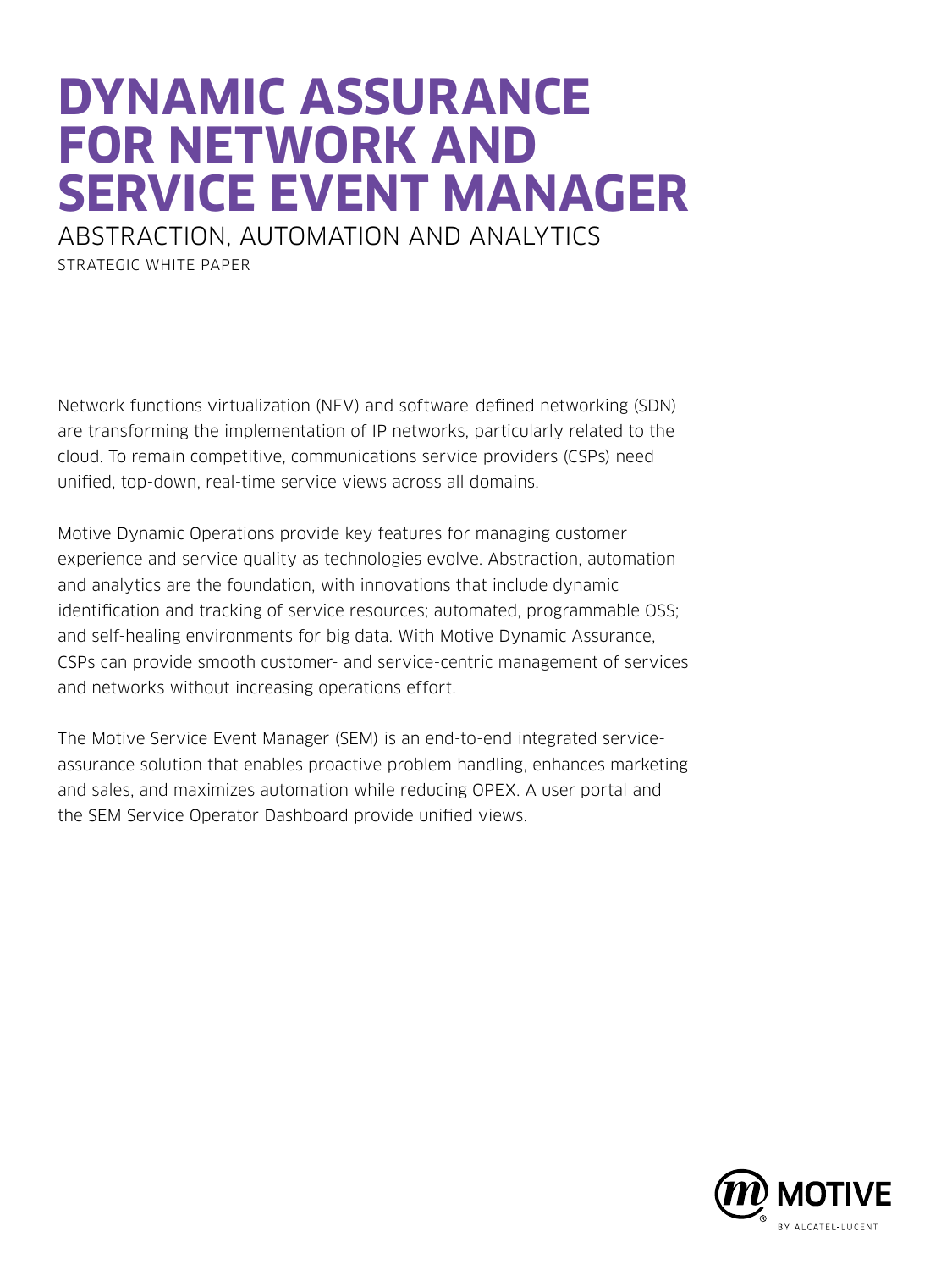# **TABLE OF CONTENTS**

[Introduction / 1](#page-2-0)

[Challenges for CSPs and OSS vendors / 1](#page-2-0)

[Meeting customer expectations / 2](#page-3-0)

[Providing complex, converging services while protecting OSS investments / 2](#page-3-0)

Motive<sup>®</sup> Dynamic Operations / 3 [Innovation 1: Dynamic identification and tracking of service resources / 4](#page-5-0) [Innovation 2: Automated, programmable OSS / 4](#page-5-0) [Innovation 3: Self-healing environment for big data / 5](#page-6-0) [Dynamic Assurance / 5](#page-6-0)

[End-to-end service operations / 6](#page-7-0)

[Dynamic Operations: Foundation for success / 6](#page-7-0) [Clear business objectives / 6](#page-7-0) [Service operational principles / 7](#page-8-0) [Resolution of architectural constraints / 7](#page-8-0)

[Motive Service Event Manager / 8](#page-9-0) [Proactive problem handling / 8](#page-9-0) [Enhanced marketing and sales / 8](#page-9-0) [Maximized automation and reduced OPEX / 9](#page-10-0) [Service Event Manager components / 9](#page-10-0)

[SEM Service Operator Dashboard: Unified view / 10](#page-11-0) [Unified user portal for information access / 10](#page-11-0) [Powerful GUI views / 11](#page-12-0)

[Motive Service Event Manager: Key features / 11](#page-12-0)

[Conclusion / 12](#page-13-0)

[Acronyms / 13](#page-14-0)

[References / 13](#page-14-0)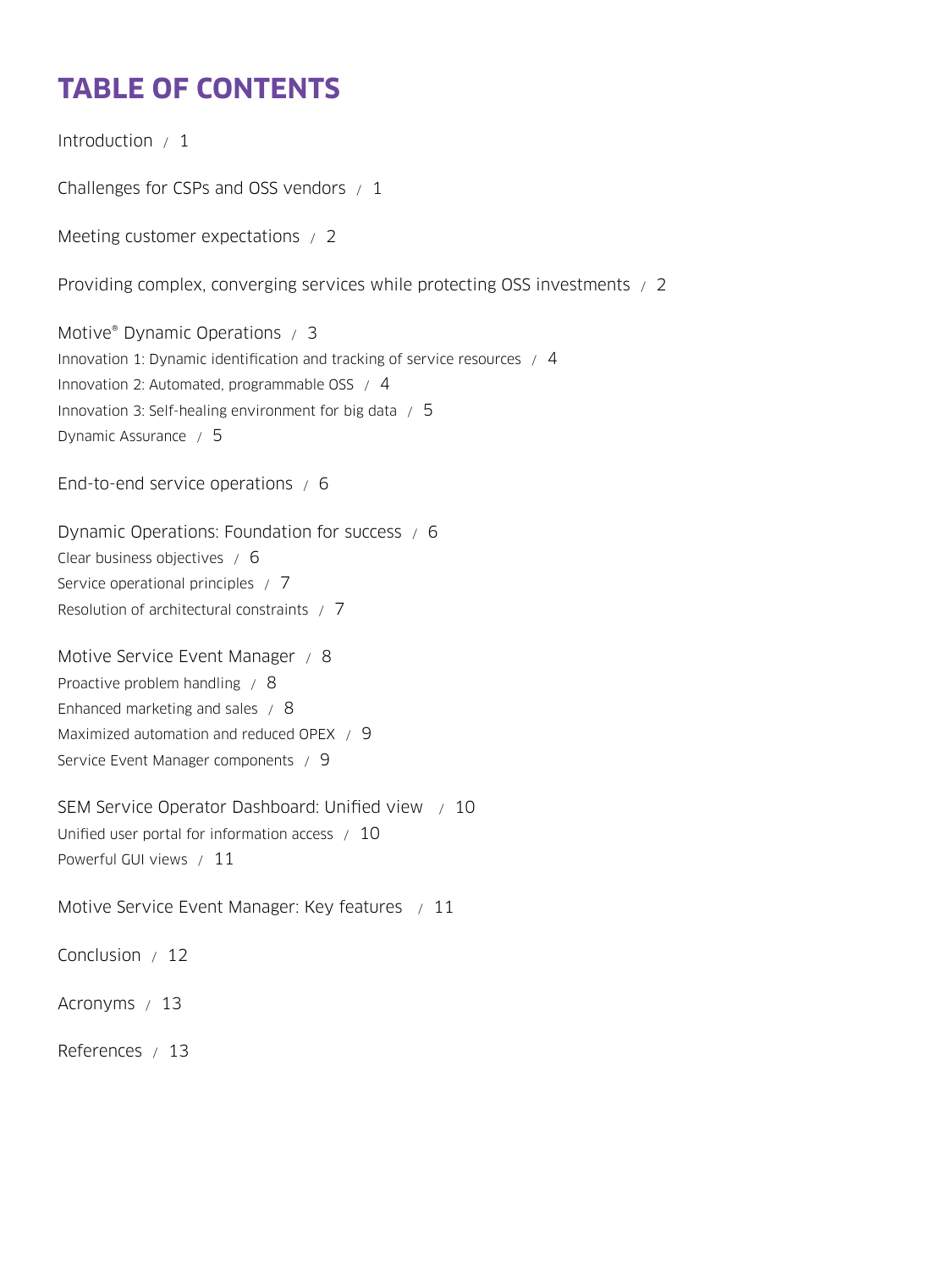### <span id="page-2-0"></span>**INTRODUCTION**

The transition toward an all-IP network is resulting in the evolution of new technologies and protocols to deliver customer services more economically and dynamically. The next steps in this evolution are software-defined networking (SDN) and network functions virtualization (NFV).<sup>1</sup> These promising technologies will transform the cost profile and flexibility of IP networks with more flexible business models, higher revenue, greater network efficiency and control, and lower CAPEX/OPEX. With vendor-agnostic links between the control and data planes and a centralized orchestrator, SDN-controlled networks with NFV provide capabilities for multivendor implementations.

The required service assurance tools must monitor the network and IT infrastructure and report to a single dashboard. By analyzing the collected information, communications service providers (CSPs) can investigate the root causes of hardware problems, poor application performance or difficult end-user experiences. With the removal of monitoring from specific infrastructure elements, such as networks, storage, servers, virtual machines and databases, CSPs can examine the interdependencies among these systems and their end users.

Managing all-IP networks is challenging because of the nature of virtualization, connectionless IP and the need to continue the support of legacy services. This complex hybrid — virtualized and non-virtualized services — world needs holistic serviceassurance solutions based on a service-orientated architecture.

Current Operations Support Systems (OSSs) cannot address these management challenges. CSPs typically operate a number of assurance systems that have been developed in-house, purchased from equipment vendors or independent software suppliers, or inherited as a result of acquisitions. In addition, many people, processes and OSSs are strongly attached to current CSP operations. The most challenging consequence for CSPs is the linking of service quality and customer experience with underlying network or infrastructure issues.

SDN and NFV are creating additional management challenges that cannot be addressed with current OSSs. SDN and particularly NFV — which is emerging as the larger "umbrella" concept — are therefore encouraging new companies, with new networkmanagement models, to enter the market. Established players are therefore reconsidering their OSS approaches, systems and entire architectures. SDN and NFV are disruptive from a management perspective because they require change at every level: in employee skill sets, process reengineering and automation, and new OSS capabilities.

### **CHALLENGES FOR CSPS AND OSS VENDORS**

SDN changes the demarcation between the OSS and the network by driving the operational intelligence that is currently fragmented within multiple OSSs into a single, centralized control plane. Network abstraction approaches that support the SDN concept of network programmability by automating configuration may be more OSS-friendly. However, network abstraction provides a similar centralized, near-real-time point of contact with the network.

<sup>1</sup> Margaret Chiosi et al., *Network Functions Virtualisation: An Introduction, Benefits, Enablers, Challenges & Call for Action*. SDN and OpenFlow World Congress, Darmstadt-Germany, October 2012. **[http://portal.etsi.org/NFV/NFV\\_White\\_Paper.pdf](http://portal.etsi.org/NFV/NFV_White_Paper.pdf)**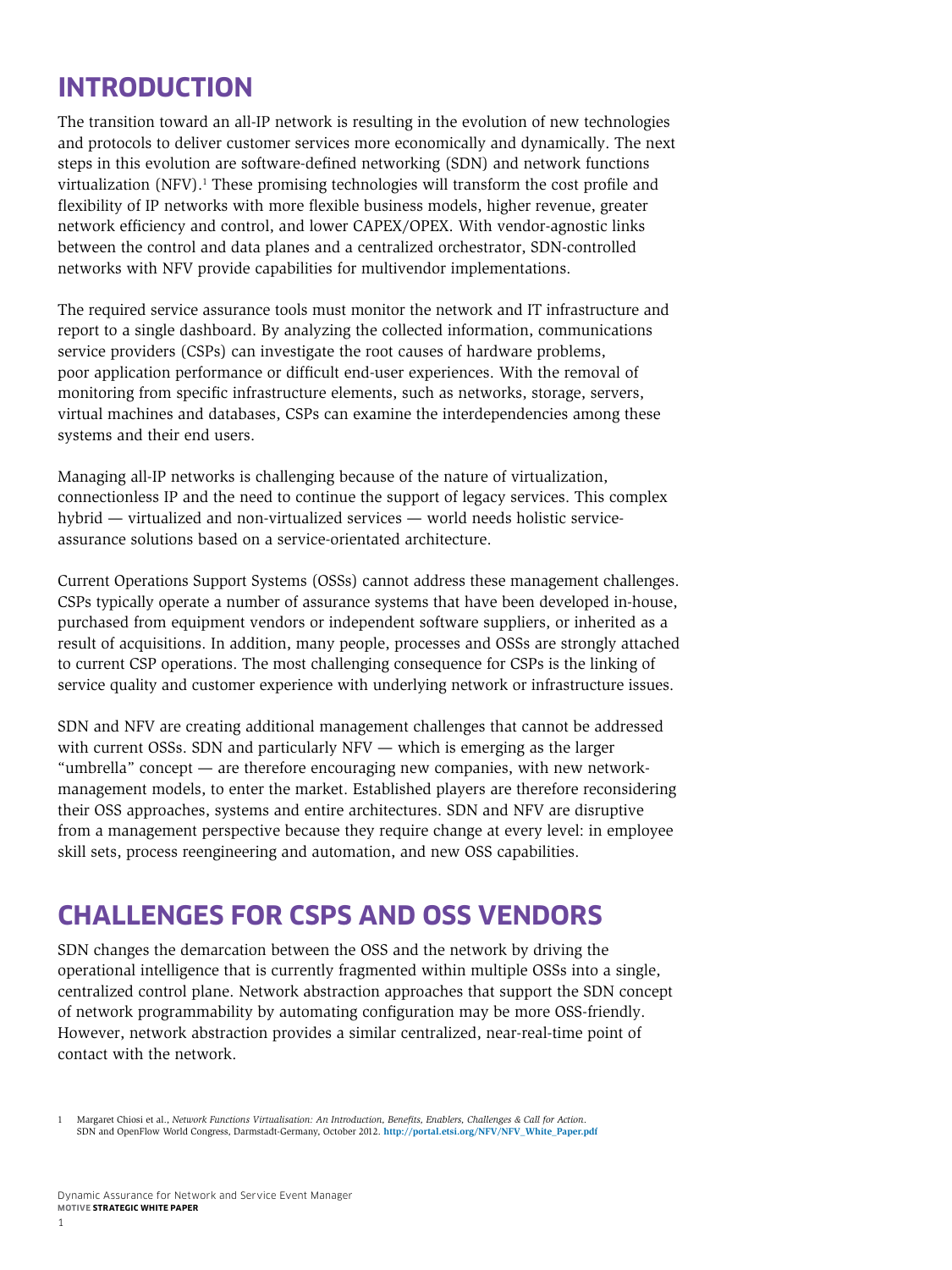<span id="page-3-0"></span>NFV requires that CSPs implement a completely new level of management of the cloud infrastructure and its virtual compute, storage and network resources as well as the consumption of these resources by individual virtualized network functions (VNFs).

Vendors recognize that technologies are quickly evolving, particularly related to the cloud. To create the required management architectures, vendors need to gather OSS, cloud management and network knowledge and skills that have previously existed in separate domains. Because there are many unknowns in migrating network functions to the cloud, vendors also need to address issues such as:

- How far and fast CSPs will move toward radical approaches for operationalizing the network
- Which management functionality will be embedded in VNFs rather than in an external management system
- How to avoid introducing new levels of operational cost to the network

# **MEETING CUSTOMER EXPECTATIONS**

Today's customers expect secure, high-quality access to the network as well as rapid access to network-based data and diverse applications from any device or access medium, no matter how many networks or partners are involved. If customers are dissatisfied with paid services or products, they will immediately switch to different CSPs. The resulting competitive pressure is forcing CSPs to focus on their customers' experience by taking a customer-centric view of the services provided and by managing the required service quality.

The "Anytime, anywhere, any device" slogan has emerged from the recent explosion of innovations in devices, applications and technologies. This slogan matches customer expectations about the availability of the provided services. Customers expect high service quality and prefer to ignore underlying complex technologies or processes. CSPs must therefore hide this complexity by simplifying the required user interactions to an intuitive level.

### **PROVIDING COMPLEX, CONVERGING SERVICES WHILE PROTECTING OSS INVESTMENTS**

Customer expectations are requiring a paradigm shift toward a customer- and servicecentric view. The resulting complex, converging services require intensive manual effort, many tools and unwieldy administration.

Network convergence has simplified lower network levels — for example, at the IP transport layer — but has increased complexity at higher, customer-oriented layers. As a result, services that span disparate multivendor networks with multiple technologies are often deployed to satisfy customer demands. Service-oriented OSSs must therefore become more complex to handle the seamless virtualization and abstraction of future network functions based on NFV and SDN.

Current service assurance systems focus more on network resources than on services or customers. The main objective is to monitor the network environment based on a certain healthy status with a predefined availability, without an end-to-end service view. Most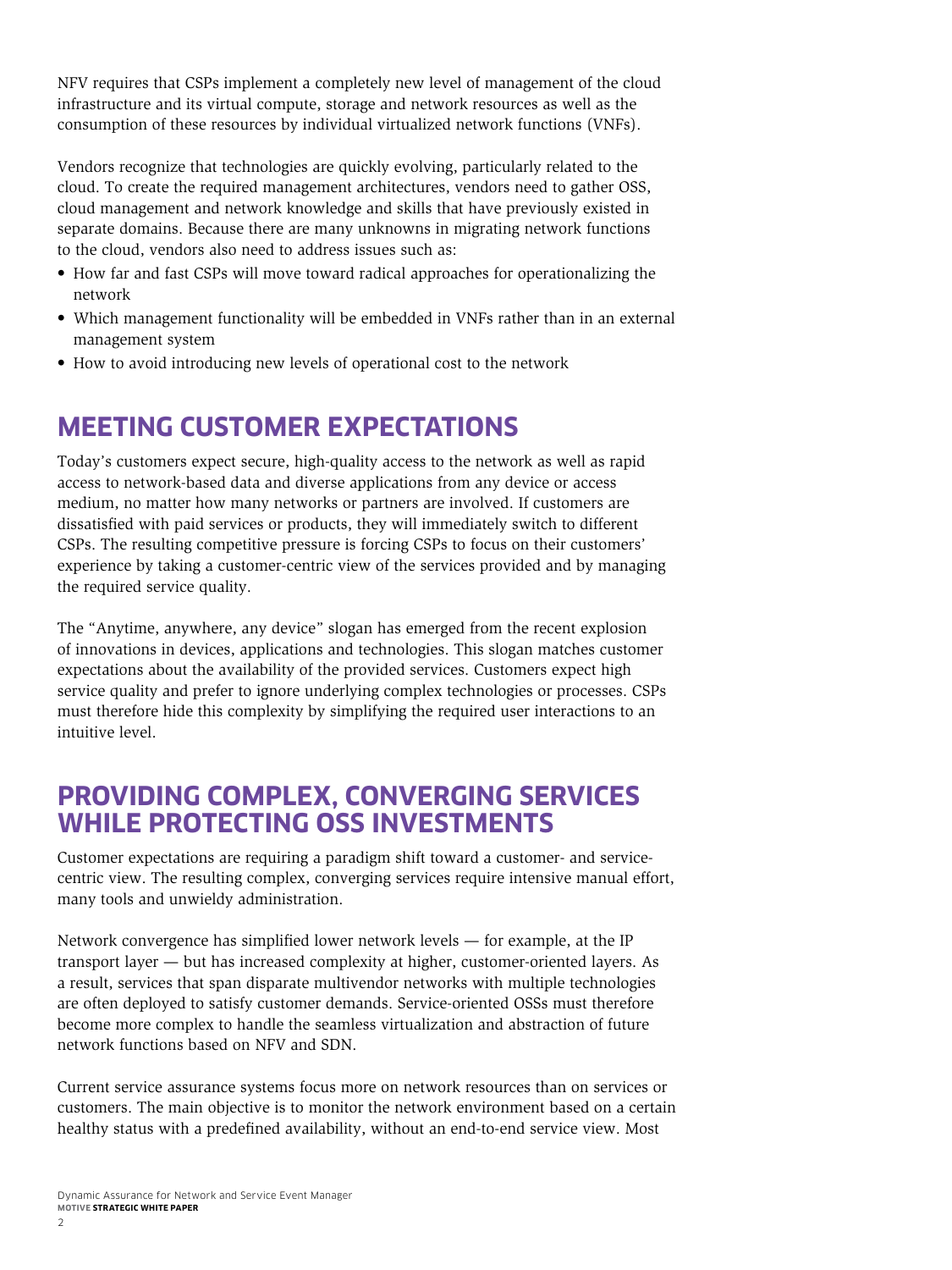<span id="page-4-0"></span>service assurance systems are expensive and complex to configure, with solutions that cover only a narrow view of performance, faults and the resulting statistical availability.

With increasing demands to extend their customer-experience knowledge, CSPs are implementing additional systems to collect the required information. An end-to-end service or customer view is often achieved manually because the integration of numerous deployed tools is costly and impractical. A manual approach to service assurance cannot be retrofitted to effectively serve the demands of the dynamic, virtualized and scalable NFV and SDN environments. A unified, top-down, real-time service view across all domains is required to manage all these demands and fulfill customer and business expectations. For a CSP, a unified service-assurance approach can cover the increasing convergence of its IT and OSS organizations as well as its customer-focused business.

CSPs do not want to discard significant investments in their current OSSs. The expected solution — to operate existing networks and services together with new technologies and products — cannot replace an entire existing OSS. Complementary and enhanced functionality as well as transitional capabilities must fulfill all demands.

## **MOTIVE® DYNAMIC OPERATIONS**

"Dynamic Operations" refers to next-generation operations and IT management and the related OSS software components. The Motive Dynamic Operations portfolio comprises Motive Dynamic Assurance and Motive Dynamic Fulfillment. For Dynamic Assurance, unified service assurance products must manage virtualized and non-virtualized network functions, service-centric end-to-end views of services and applications, and network and data-center infrastructure.

With this focus on customers and their services, CSPs can achieve increased revenues from loyal, delighted customers; higher labor productivity and fewer human errors from increased automation; and improved mean time to repair (MTTR) from accurate data and analysis of customer and business impacts. The end-to-end process and required functions are covered by the Dynamic Operations "three As": Abstraction, Automation and Analytics, as shown in Figure 1.

Figure 1. The three As of Dynamic Operations



Abstraction An abstracted view of the entire network and IT topology that lays the foundation for the shift to a dynamic and ever-changing NFV and SDN model



Automation Closed-loop automation of the fulfillment and assurance functions, resulting in improved time to market and time to service



Analytics Shift to an analytics-driven customer experience to reduce costs to service by simplifying manual and service-intensive processes

This new generation of Dynamic Operations requires powerful innovations to move from today's world of too many OSSs, too many alarms, and very few automated assurance procedures.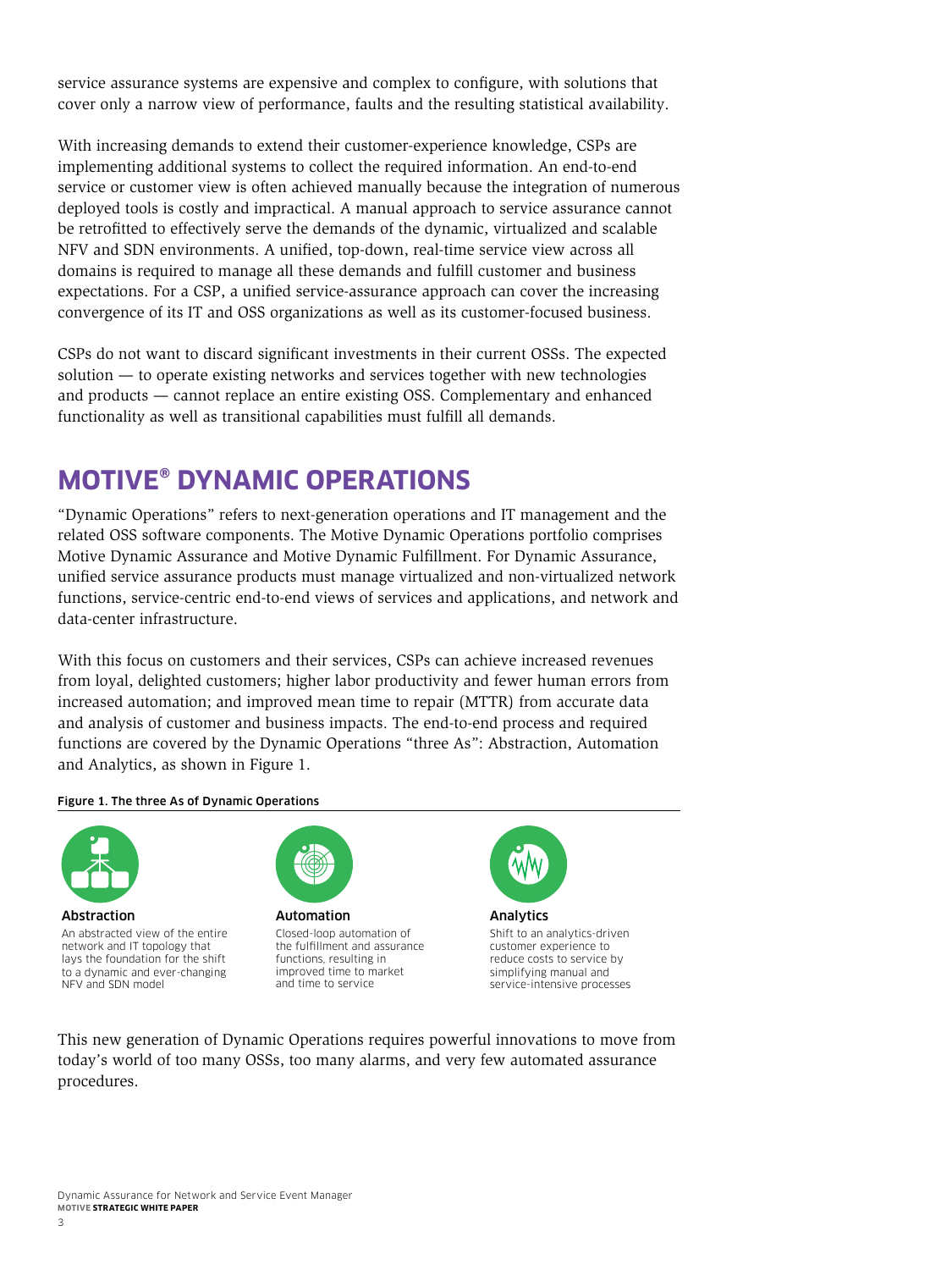#### <span id="page-5-0"></span>**Innovation 1: Dynamic identification and tracking of service resources**

The Dynamic Operations foundation can dynamically identify and track all service resources. The data model covers service and network topology end-to-end from devices to applications and from customer to resource levels. This model contains a service catalog that can match a product catalog, IT and software resources and applications, transport and IT infrastructure, geographic and other attributes for resources, and cloud-computing resource details.

The federated service data model forms the core of the new OSS, linking Dynamic Fulfillment and Dynamic Assurance to create an efficient operations environment, as shown in Figure 2.

### **Innovation 2: Automated, programmable OSS**

A highly automated, programmable OSS closes the loop between fulfilling the customer and service order and assuring the service, as shown in Figure 3. In the past, assurance and fulfillment systems maintained different or limited views of real service models and did not provide sufficient programmability. CSPs are now starting to design systems that can automate many assurance functions and offer advanced correlation across many technologies. Automation logic for assurance includes:

- Multidomain, multisystem correlation rules
- Constant autodiscovery and reconciliation
- Operational knowledge incorporated in algorithms that save staff time and effort to spot, categorize and eliminate troubles

Based on existing customer project data, automation can result in reductions of 30 percent to 50 percent in time to market and 50 percent to 70 percent in time to service.

#### Figure 2. Dynamic Operations: Federated service data model



#### Figure 3. Automated, programmable OSS



Automation and programmability extended to the lowest-possible levels

Dynamic Assurance for Network and Service Event Manager **MOTIVE STRATEGIC WHITE PAPER**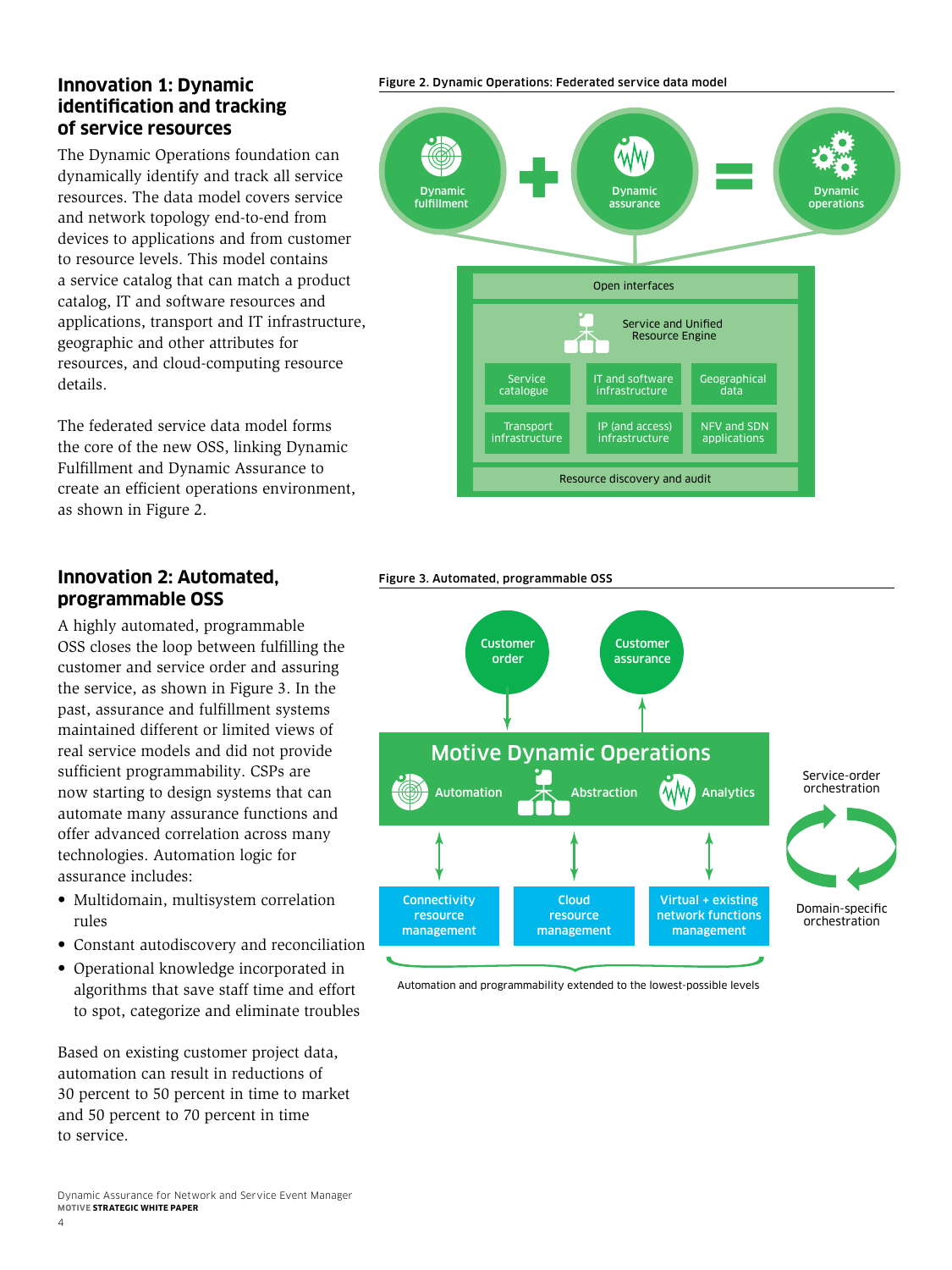#### <span id="page-6-0"></span>**Innovation 3: Self-healing environment for big data**

A self-healing operations environment, driven by big data and analytics, includes automated recovery and predictive management, as shown in Figure 4. Open-source structure and non-structure storage reduces costs. Capabilities for the analytical treatment of big data also reduce costs and enable CSPs to deal with large masses of data.

In a software-driven Telco environment, new approaches are needed to correct problems automatically. The scale and diversity of network and service events and situations often require new compartmentalized management approaches. Software rules that can automatically predict health, annotate and avoid problems are critical.

Implementation of an automated operations and recovery environment can result in a 25 percent to 50 percent reduction in direct costs, with an additional 10 percent cost reduction in support areas. The number of alarms can be decreased by 70 percent, with approximately 20 percent of alarms closed automatically.

### **Dynamic Assurance**

Assurance is no longer just the provision of 99.999 percent network availability. Based on feasible network models, overall end-to-end service performance and availability must be managed. Dynamic Assurance management is needed across services, devices, networks and topologies from different vendors and across different domains. A technology- and product-centric perspective must shift to a business approach that includes customerand service-centric views.

Dynamic Assurance incorporates a broad range of opportunities to:

- Enable the management of complex CSP operations
- Reach the required assurance maturity
- Guarantee appropriate service levels that can be measured, managed and reported
- Adopt a holistic solution approach for service assurance with consideration for OPEX and CAPEX
- Establish a unified, prioritized end-to-end view of problems, including simple access to supporting details
- Implement predictive analytical capabilities and operational intelligence





5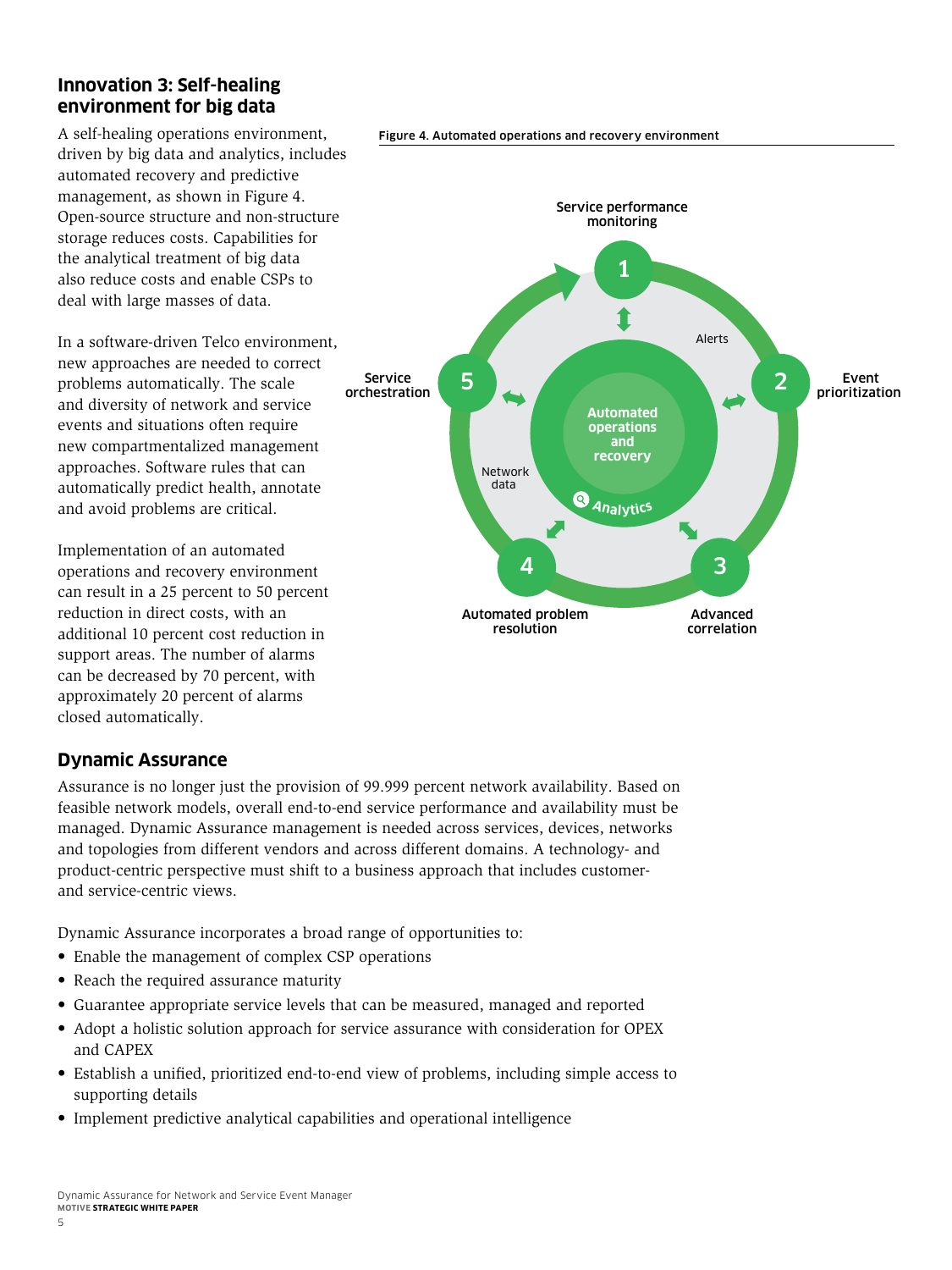# <span id="page-7-0"></span>**END-TO-END SERVICE OPERATIONS**

Dynamic Operations provide the most important functionalities for managing customer experience and service quality based on a comprehensive, pre-integrated feature set. With an end-to-end service view, CSPs can focus on issues that impact their customers and business rather than on technologies.

Supported by Dynamic Assurance, operations teams can respond in real time and with corresponding priority to network issues that might impact customers. Critical for certain levels of service quality, the real-time prediction and detection of problems must be performed without manually analyzing and correlating data from diverse tools.

Dynamic Assurance is designed to work with other building blocks of a Dynamic Operations software suite — standalone or as an enhancement of a CSP's existing OSS environment. With Dynamic Assurance, CSPs can achieve the following main business requirements for end-to-end service operations:

- Significantly reduce the complexity of operations and customer care
- Provide an immediate, interactive and secure user experience
- Protect vital revenue streams
- Enhance customer loyalty

### **DYNAMIC OPERATIONS: FOUNDATION FOR SUCCESS**

With Dynamic Operations, an innovative approach to end-to-end service operations enables CSPs to enhance their business. Three main focus areas for business success are:

- Clear business objectives
- Service operational principles
- Resolution of architectural constraints

#### **Clear business objectives**

Responding to dynamic market changes and high competitive pressures, most CSPs have implemented rigorous cost-improvement programs, based mainly on work force reductions and restraint in new technology investments. With the evolution to datadriven communications, CSPs must now introduce the required technologies to fulfill their customer demands and expectations.

Transformation to an all IP-network and virtualization lead to lower equipment costs but dramatically increase complexity and the effort to provide end-customer services. An appropriate Dynamic Assurance solution is therefore required to ensure that CSPs can provide smooth customer- and service-centric end-to-end management of the provided services and the related network without increasing operations effort. The solution must also support CSPs in reaching such business objectives as:

• Profitability • Efficiency

- High-quality products
- Execution excellence
- Growth
- On-time delivery
- Operational excellence
- High-quality user experience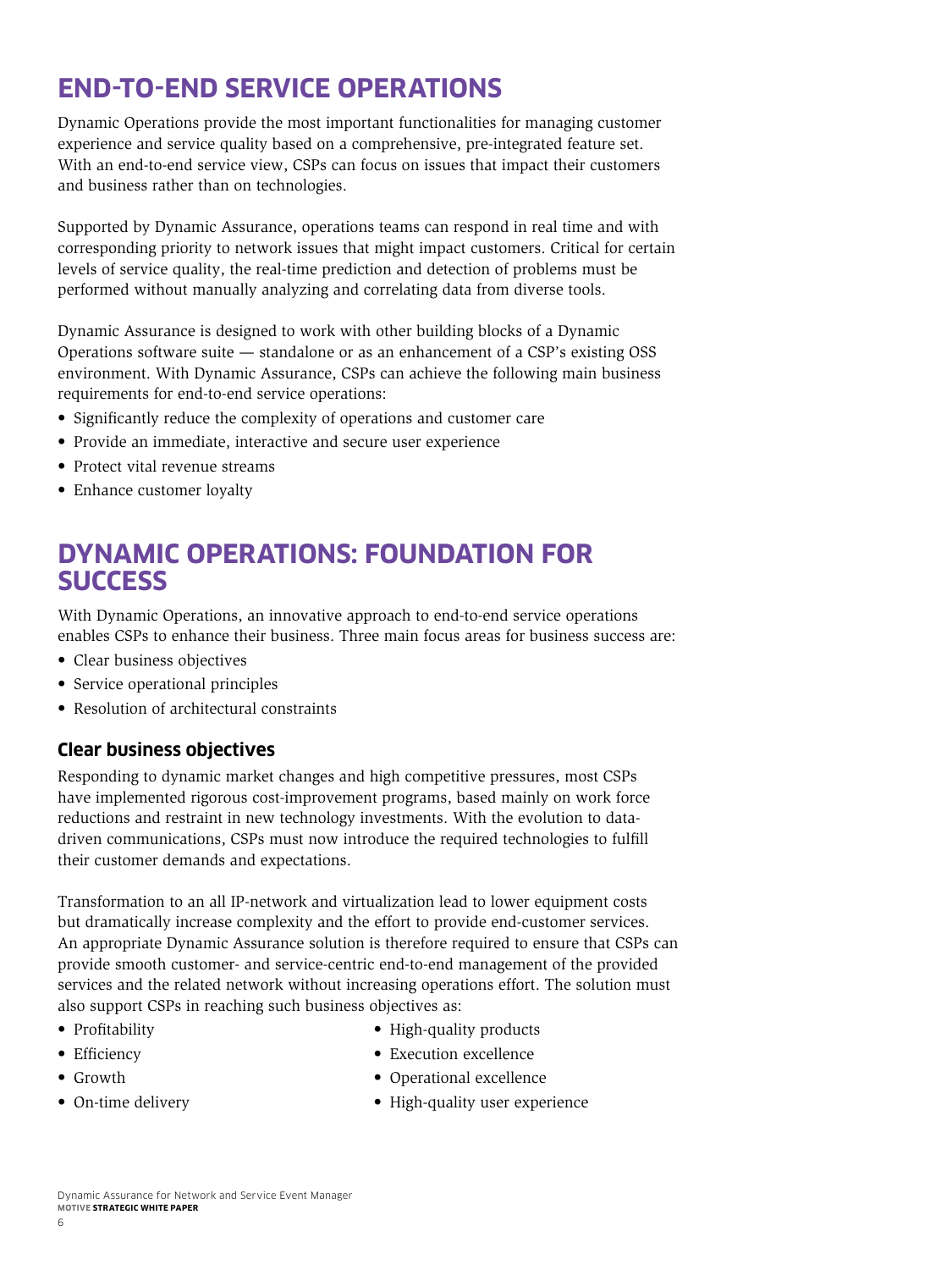### <span id="page-8-0"></span>**Service operational principles**

Silo-based network management and over-customized umbrella management systems are still common in daily network operations. In some cases, service management has been implemented together with customer experience views. In the past, operators viewed alarms and performed analyses to add information to alarms before building a resolution plan.

With the new Dynamic Assurance solution, the paradigm for network assurance is changing to monitor the success of the alarm management process. The operator needs to intervene only when the process does not work.

Dynamic Assurance displays the impacted service of an alarm immediately after it has been reported. The root cause is automatically determined, followed by automatic resolution or repair by the related Automated Operations and Recovery function. If the problem is not successfully resolved, an automatic service trouble ticket must be created. Typical Network Operations Center (NOC) alarm-driven operations are transformed to a Service Operations Center (SOC) employing SOC service-ticket management.

The alarm resolution process can be shown on a service-assurance process dashboard. Reports related to this process can show:

- Ratio of the number of alarms to tickets
- Speed of determining the root cause after a service impact alarm
- On-time resolution of problems based on the agreed Service Level Agreement (SLA) or Operational Level Agreement
- Total number of tickets

Typical key business objectives and the resulting benefits of Dynamic Assurance are shown in Table 1.

#### **Table 1. Dynamic Assurance: Business objectives and benefits**

| <b>BUSINESS OBJECTIVE</b>                                               | <b>BENEFIT</b>                                                              |
|-------------------------------------------------------------------------|-----------------------------------------------------------------------------|
| Transform operations from managing alarms to managing trouble tickets   | Fewer incorrect tickets caused by faulty root cause analysis (RCA)          |
| Ensure effective trouble-ticket generation and enrichment               | Increased operator efficiencies                                             |
| Reduce alarms with effective correlation and elimination of duplication | Reduced MTTR (cumulative with the realization of domain-<br>based benefits) |
| Automate the processing of all alarms through to root cause             | Minimized uncorrelated alarms                                               |
| Achieve service impacts across domains                                  | Proactive customer care and better communication                            |

#### **Resolution of architectural constraints**

The introduction of new technologies and services can introduce constraints in architectural requirements as well as in predefined deployment and integration processes. The Dynamic Operations suite provides proven concepts and procedures for the analysis and optimization of planning, implementation and operational processes.

Risks are minimized in an open architecture by providing:

- Representational State Transfer (RESTful) interfaces
- Unlimited scalability using open-source technology
- Web design principles
- Loosely coupled components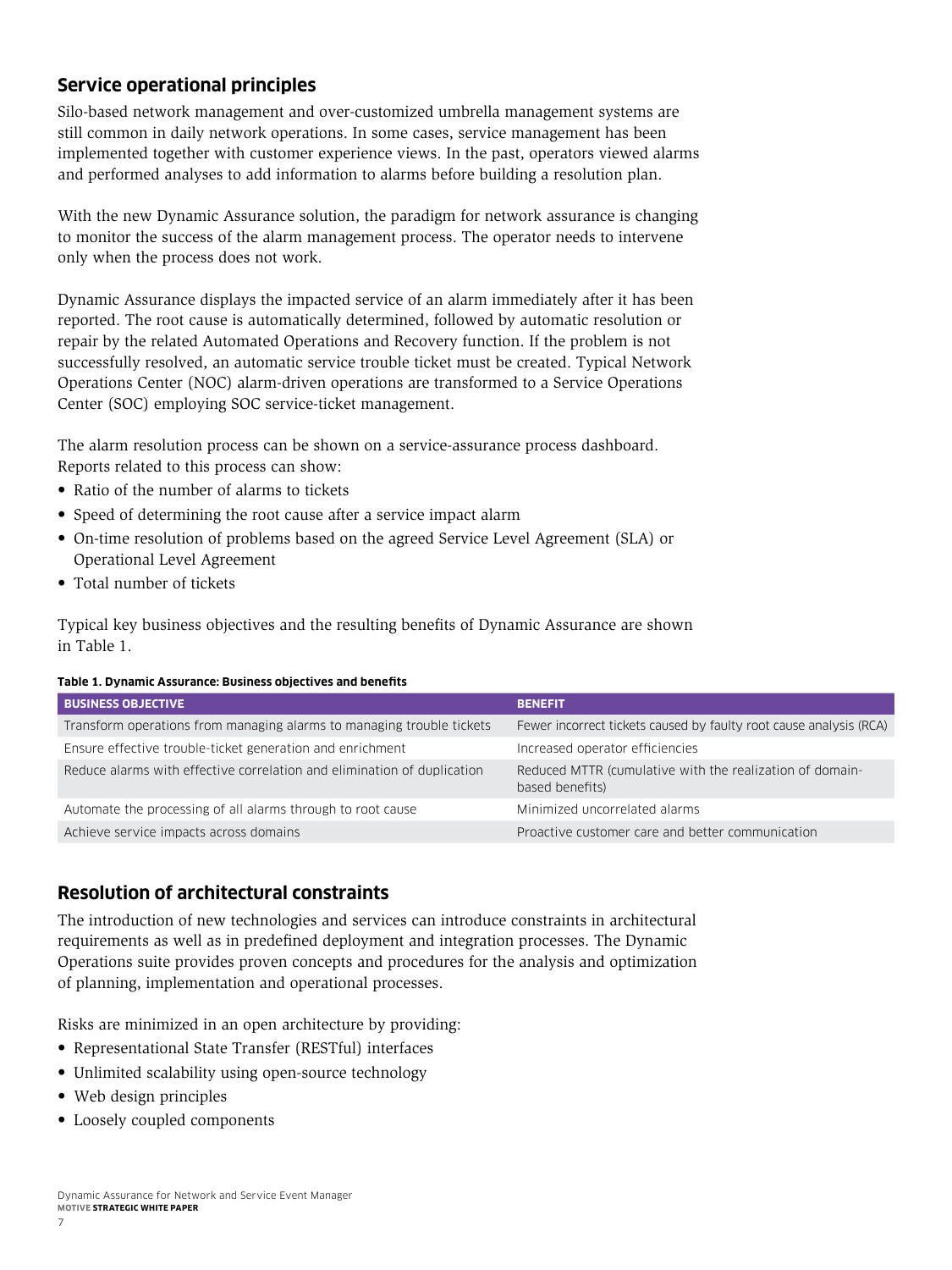<span id="page-9-0"></span>Operational constraints are minimized with Dynamic Operations abstraction, automation and analytics, which leverage cloud technology and span from devices to applications and from customers to resources. The three As can help CSPs realize the benefits of enhanced operations and prepare for the cloud. Table 2 lists examples and benefits of each concept.

#### **Table 2. Abstraction, automation and analytics examples**

| <b>ABSTRACTION</b>                                   | <b>AUTOMATION</b>                           | <b>ANALYTICS</b>                          |
|------------------------------------------------------|---------------------------------------------|-------------------------------------------|
| • Accurate IT, network and services                  | • Orchestration of new service              | • New approaches to collection for        |
| abstraction model                                    | offerings: IaaS, PaaS, SaaS <sup>1</sup>    | new sources of alarms and data            |
| • End-to-end service modeling across                 | • Fulfillment that leverages VNF            | • New correlation rules and automated     |
| network and IT                                       | Forwarding Graph, service chain,            | recovery rules that leverage self-healing |
| • NFV and SDN resource-manager                       | service options, SDN                        | • Handling of large volumes and high      |
| adapters (multivendor)                               | • Assurance, fulfillment and recovery       | frequency                                 |
| • Logical and physical data points,<br>including GPS | workflows and policies<br>Resource dynamics | • Fast notification and reporting         |
| • Software, servers and applications                 |                                             |                                           |

## **MOTIVE SERVICE EVENT MANAGER**

Motive Service Event Manager is part of the Motive Dynamic Operations portfolio. With Service Event Manager, CSPs can manage their wireless, wireline and applications-based end-user services with more focus on service operations compared to a traditional OSS context. Service Event Manager incorporates the three As, with a service- and network operations-oriented approach that uses analytics-driven assurance and restoration functions. Service Event Manager enables end-to-end services operations across multivendor technologies and across the network and IT.

With this approach, operators treat customers and their related services as an asset. The functions enable CSPs to manage and assure services from the customer's perspective, similar to how a NOC manages resources and technologies. Assuring customer experience reduces churn and increases loyalty and service uptake.

#### **Proactive problem handling**

Dynamic Assurance moves beyond reactive and corrective operational modes to proactive problem handling that is prioritized by business and customer impacts and enables proactive customer notification. Predictive analysis determines which services and customers are affected by network problems, what the problems are, and when they will be resolved.

#### **Enhanced marketing and sales**

Dynamic Assurance can also enhance marketing and sales by analyzing data for network events, logs and related Key Performance Indicators (KPIs)/Key Quality Indicators. Business transformation and customer experience management are enabled with proactive assurance that service levels are being met while reducing OPEX. Processed with customer experience data, results can identify customers who are likely to switch carriers as candidates for a churn prevention campaign. In addition, early adopters can be identified based on their usage behavior and can be targeted for new services to maximize monetization.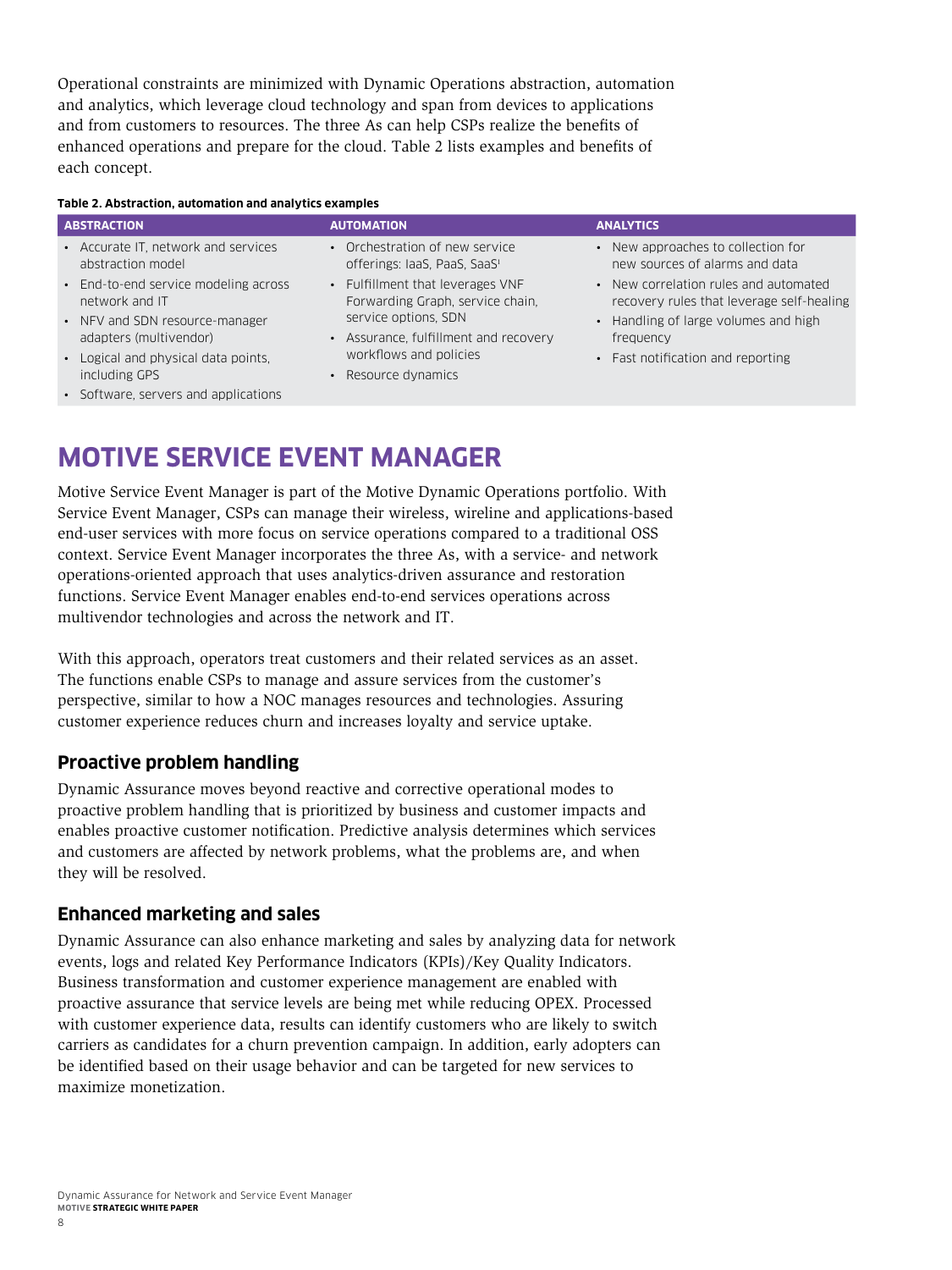### <span id="page-10-0"></span>**Maximized automation and reduced OPEX**

Dynamic Assurance leverages programmability and rules-based technology at all levels to maximize automation and related OPEX reductions. Operational efficiency is improved within and across CSP operations, engineering and maintenance teams and is achieved with:

- Service Operations Operational Excellence Curve: Alcatel-Lucent has defined the Motive Dynamic Assurance maturity model to support CSPs in their evolution from a reactive fault-management environment to full proactive and service-oriented operations.
- Unified service and network information: A real-time service-information platform is available as a bridge between traditional network- and resource-oriented operations and customer-experience and business management.

### **Service Event Manager components**

Dynamic Assurance components are based on the operations knowledge that Alcatel-Lucent has built in implementing fault-management solutions for many telecommunications operators worldwide and as a thought innovator in leading the industry shift to cloud, with its Nuage Networks™ and CloudBand™ products. The new Service Event Manager product line features eight main service-oriented assurance building blocks, as shown in Figure 5.





The main Service Event Manager components are:

- Motive Service Event Manager (SEM)
	- ¬ SEM Service Operator Dashboard: Monitors alarms and service levels, ensures trouble ticket resolution, tracks work in progress, performs network and service analysis
	- ¬ SEM Unified Event Manager: Collects and presents faults from a telecommunications network and cloud/IT infrastructure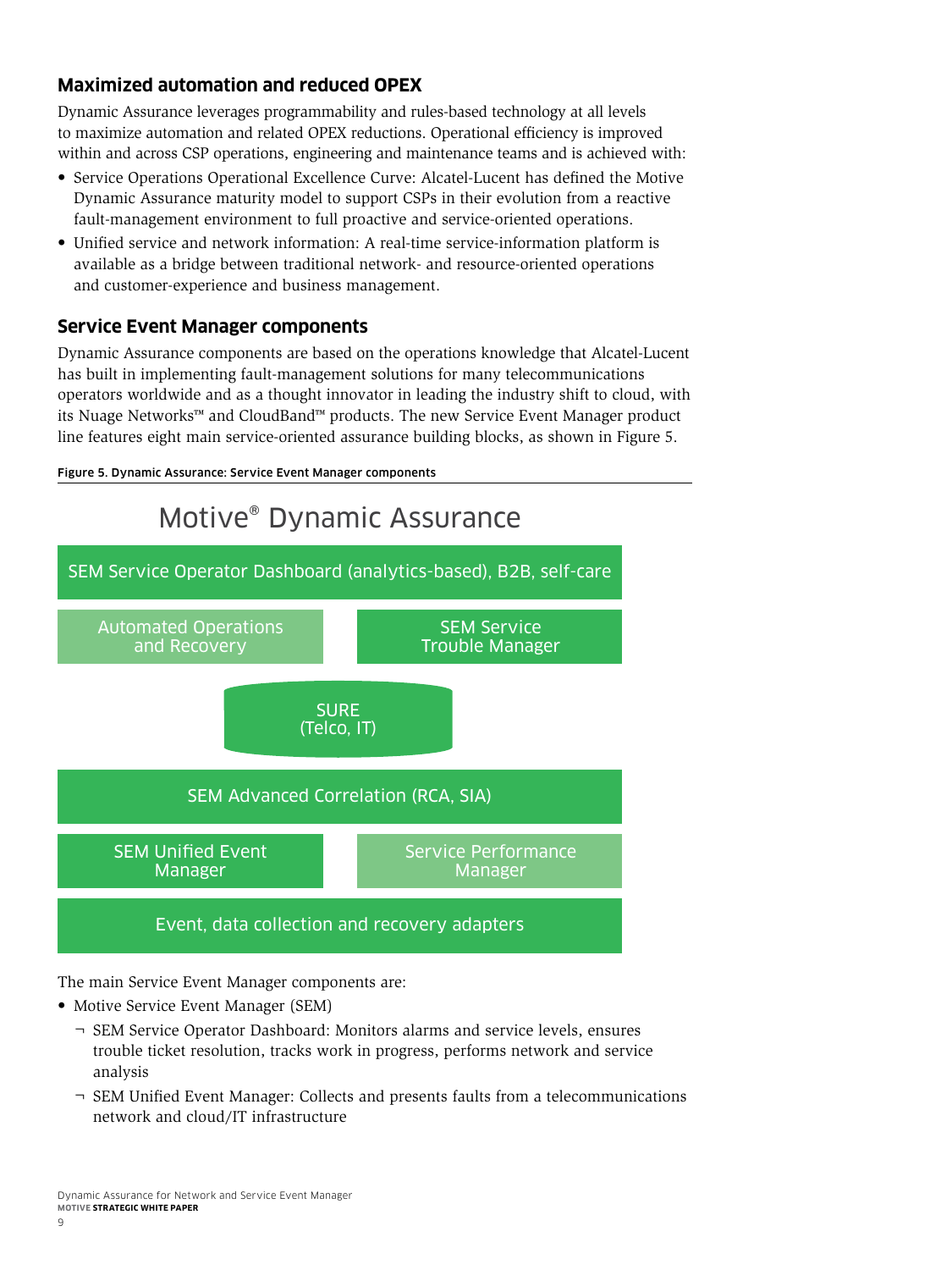- <span id="page-11-0"></span>¬ SEM Advanced Correlation: Performs more vigorous RCA and service impact analysis (SIA) than in traditional fault-management systems
- ¬ SEM Service Trouble Manager: Manages troubles if network- or service-related faults cannot be restored automatically and manual intervention is required
- Motive Service & Unified Resource Engine (SURE): Handles network and application data flow reconciliation and logical service/network abstraction

The Motive SEM exceeds typical assurance solutions by providing advanced features and functionality:

- Management of services and cloud events end-to-end in addition to the network or applications
- True SIA and advanced correlation
- Advanced topology-based root-cause correlation across all domain types
- Automation of trouble and problem ticket management
- Enabling of automation and recovery actions
- Provision of synthesized service-aware information to performance- and quality-management systems

### **SEM SERVICE OPERATOR DASHBOARD: UNIFIED VIEW**

The SEM Service Operator Dashboard is the most common component of Motive Dynamic Operations and is used for all variations of the suite. This approach ensures an easy-to-use and unified GUI, with sample screens shown in Figure 6.

#### Figure 6. SEM Service Operator Dashboard: Sample screens

### Service Dashboard - Network, Service and Operations Health



In the past, infrastructure was managed based on technology domains or silos, with different operators and related GUIs. Service-focused operations require a top-down approach that unifies the infrastructure and service-level management processes. Traditionally, operators assumed that if network components were performing well, so would the services they supported. This assumption must be replaced with end-to-end visibility across disparate technologies, vendors and device types on a multitenant basis.

#### **Unified user portal for information access**

In our data-driven world, a huge amount of network and applications data must be collected from any protocol in any format or data feed, normalized, and stored in a unified data warehouse. Using this comprehensive data source and a range of Motive big data analytics applications, sophisticated thresholds, rules and policies can provide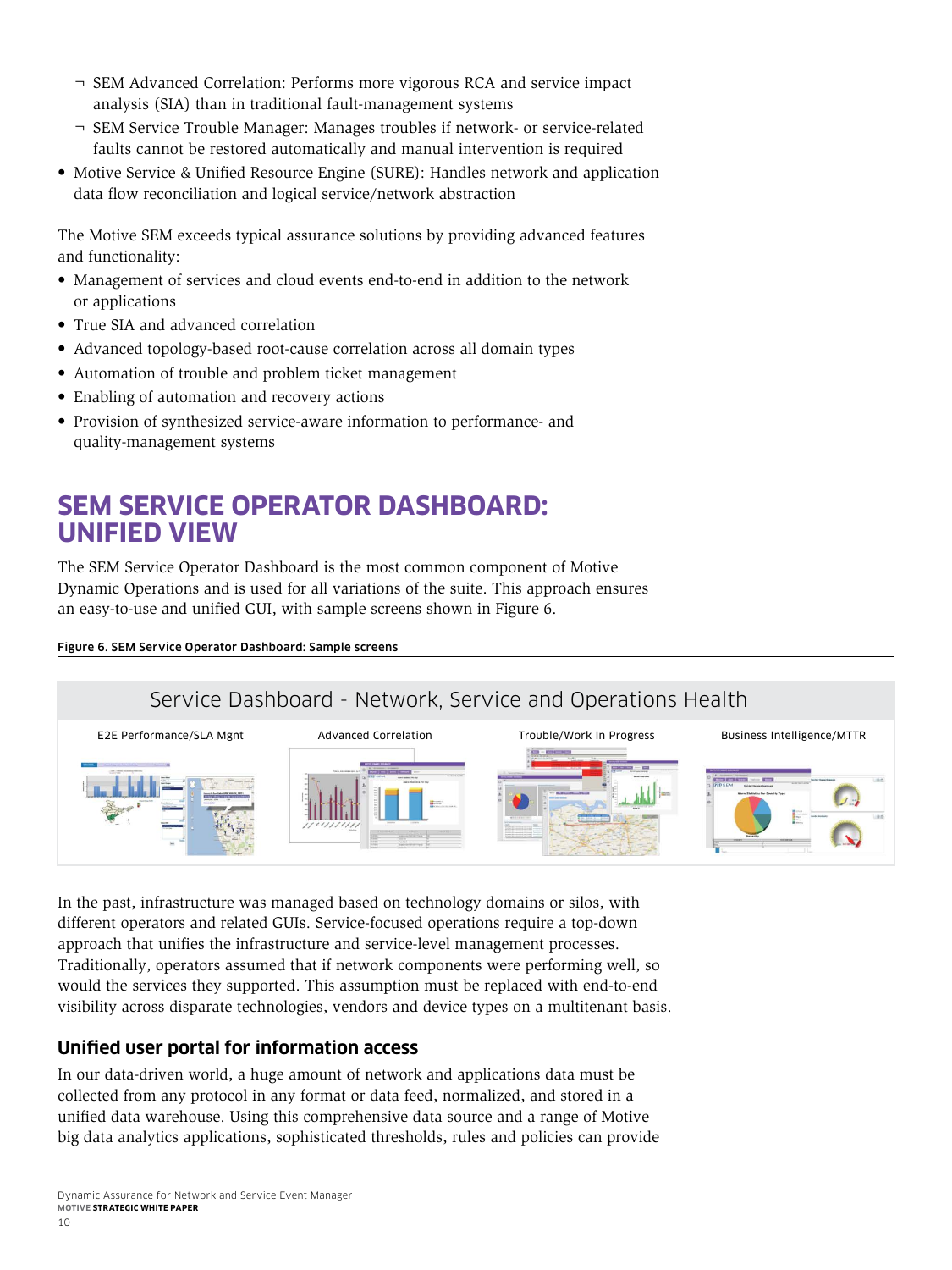<span id="page-12-0"></span>the required useful information. The information and policies include performance metrics, correlation results, and complex filtering of events in near-real time or on demand. In addition, alert views and alarms must be immediately accessible and stored for historical reports.

A unified user portal must present this complex information in an easy-to-use and understandable format. This unified approach gives a complete end-to-end representation of the network infrastructure and the services it supports in real time.

#### **Powerful GUI views**

Using maps or other widgets, the SEM Service Operator Dashboard GUI provides views of relevant events, such as alarms or alerts generated from data stored in the processing layer. Maps are geographical views that display the alarm information using topological — logical or geographical — data. From the graphical overview, users can drill down to specific elements of the impacted services, such as resources, termination points and paths.

We recommend that the SEM Service Operator Dashboard cover at least two topics, as shown in Figure 6:

- Geographical overview of service or network status: Users can select a preferred view, depending on their roles
	- ¬ Summary of the main services and network KPIs related to:
	- ¬ Availability
	- ¬ Performance
	- ¬ Utilization
	- ¬ Retainability
- Detailed overview of the most critical issues:
	- ¬ Impacted service list
	- ¬ Tickets that are critical or in jeopardy
	- ¬ Breaches to SLAs or Service Level Objectives between a CSP and a customer or between business entities

## **MOTIVE SERVICE EVENT MANAGER: KEY FEATURES**

Service Event Manager is an end-to-end integrated service-assurance solution that provides a range of features:

- Automation assurance capabilities with flexibility and predictability
- Dashboards based on a consistent set of data for real-time and historical information to support a variety of users
- Normalized data such as events, metrics , policies and topologies provided; rapid integration and development of adapters from a wide range of systems, applications, networks and devices
- Well-defined processes and solutions to automatically recover from common problems
- Incorporation of standards and frameworks such as the TM Forum Enhanced Telecom Operations Map ( $e$ TOM) Business Process Framework<sup>2</sup> and AXELOS IT Infrastructure Library  $(ITIL<sup>®</sup>)<sup>3</sup>$

3 Axelos, Ltd., ITIL website. **<https://www.axelos.com/itil>**

<sup>2</sup> TM Forum, Business Process Framework (eTOM). **<http://www.tmforum.org/BusinessProcessFramework/1647/home.html>**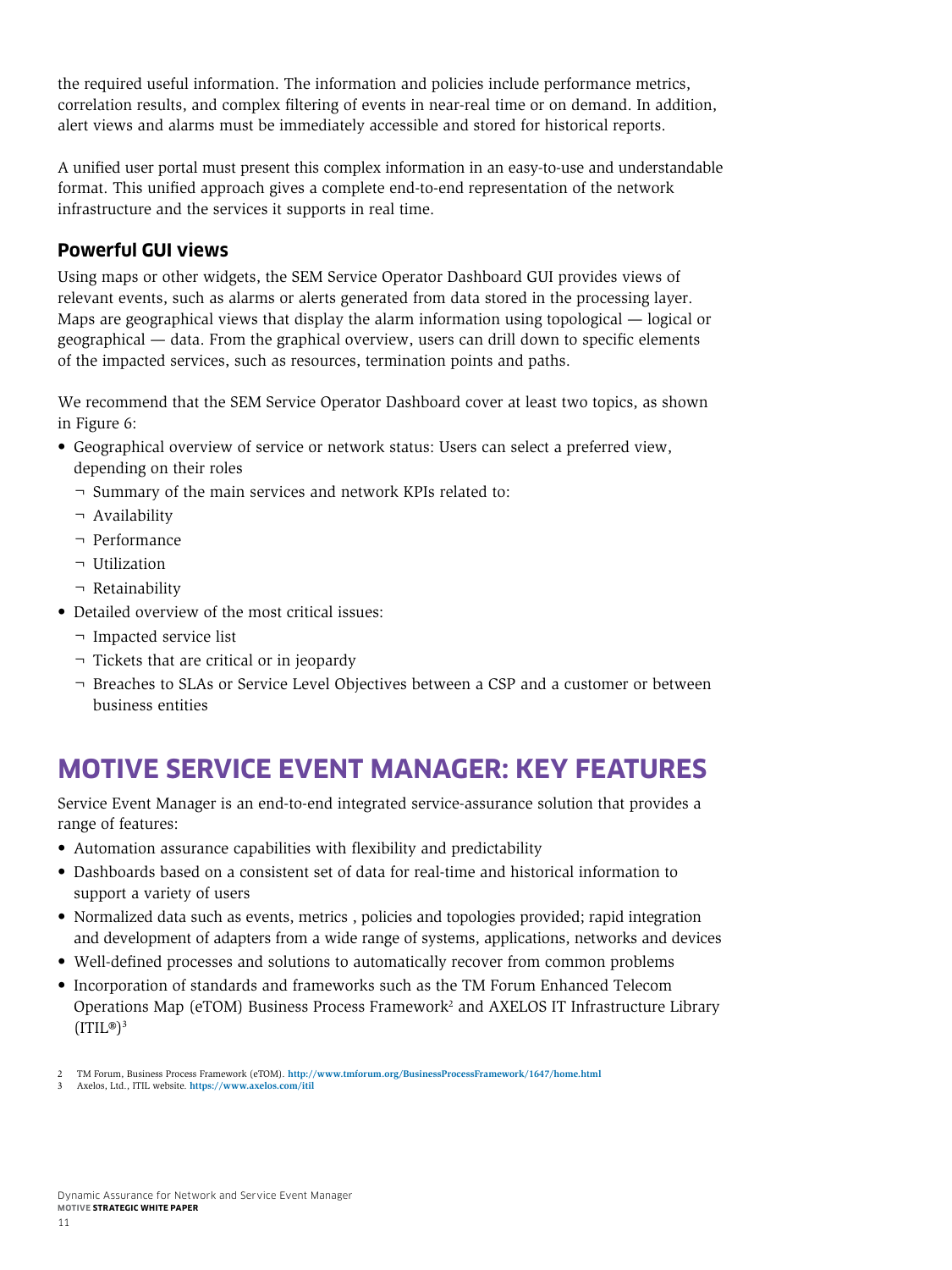## <span id="page-13-0"></span>**CONCLUSION**

The Motive SEM provides a unified approach to service assurance and features an open software framework. The SEM incorporates current development principles such as automated testing and light, open APIs such as REST. The software is built on a single convergent database and presentation interface.

The SEM provides full-featured fault, performance, topology and service management accessed from an overall user portal with dashboards and proven scalability. Alcatel-Lucent provides a platform and tools that empower its customers, who can adapt and configure out-of-the-box best practices according to their specific needs.

The architectural evolution of the SEM to support CSP services has followed evolutions in other industries, such as customized software, middleware-powered systems, and best-in-class systems in customized architectures. Each evolutionary step has reduced implementation costs, time and risks.

Using the process-oriented SEM modules, CSPs can quickly implement and upgrade the SEM to complement, add to or replace existing management systems. The SEM decreases integration problems by simplifying the interfaces among different management domains and exposes only the service characteristics outside the NOC. The software provides a standard services view of operations from a single source, ensuring data consistency and decreasing redundancy.

The Motive Service Event Manager solution represents a profound evolution in the operations philosophy of today's CSPs: from "keep the network working" to "provide excellent customer experience".

For more information about Motive customer experience solutions, please visit **<http://www.alcatel-lucent.com/solutions/motive-customer-experience>**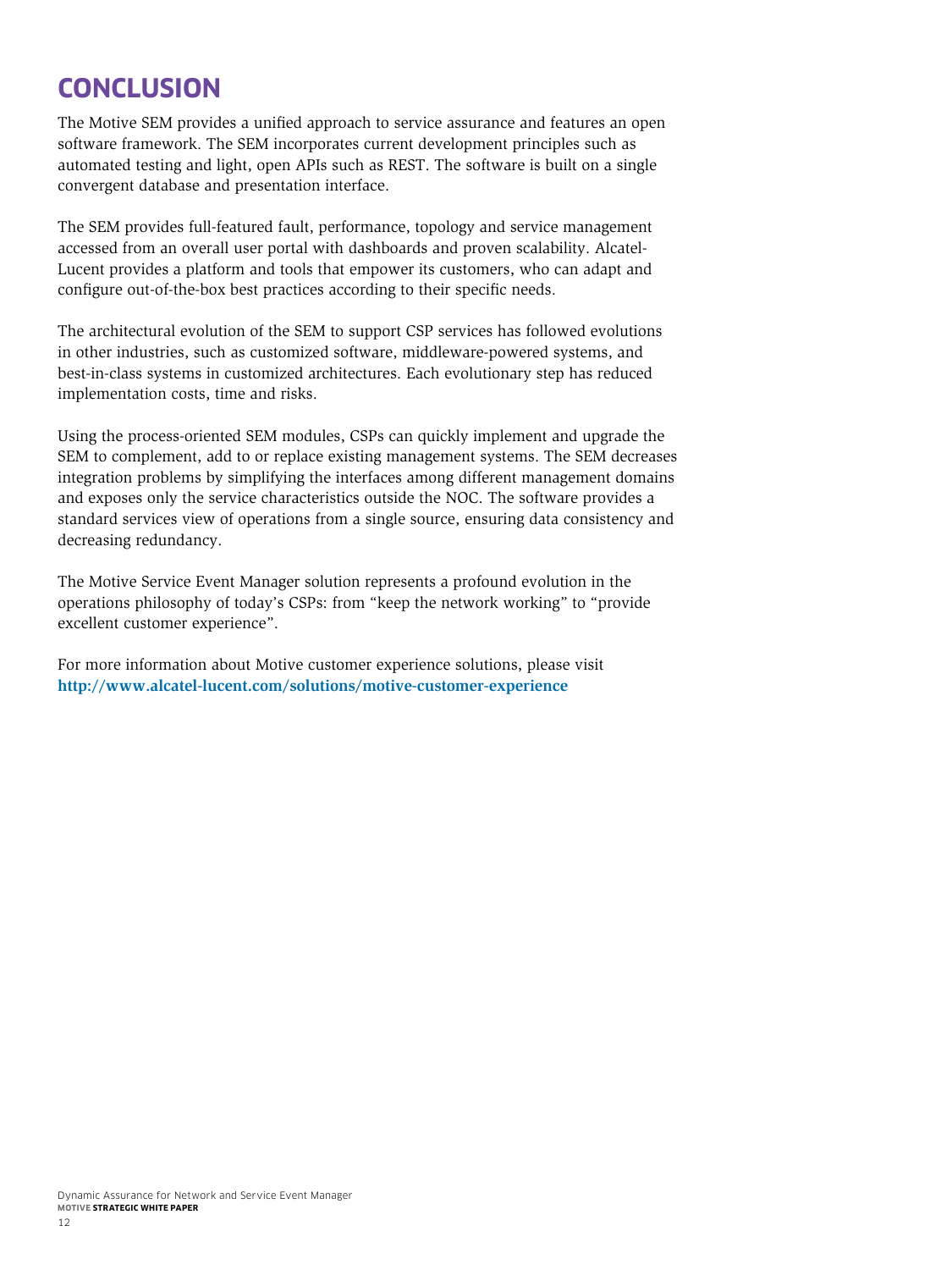# <span id="page-14-0"></span>**ACRONYMS**

| <b>API</b>       | application programming interface | KOI         | Key Quality Indicator             |
|------------------|-----------------------------------|-------------|-----------------------------------|
| B <sub>2</sub> B | business-to-business              | <b>MTTR</b> | mean time to repair               |
| <b>BSS</b>       | <b>Business Support System</b>    | <b>NFV</b>  | network functions virtualization  |
| <b>CAPEX</b>     | capital expenditures              | <b>NMS</b>  | network management system         |
| <b>CSP</b>       | communications service provider   | NOC.        | Network Operations Center         |
| E <sub>2</sub> E | end-to-end                        | <b>OPEX</b> | operating expenditures            |
| <b>EMS</b>       | element management system         | OSS         | Operations Support System         |
| eTOM             | TM Forum Enhanced Telecom         | PaaS        | platform as a service             |
|                  | Operations Map                    | <b>RCA</b>  | root cause analysis               |
| <b>GPS</b>       | Global Positioning System         | <b>REST</b> | Representational State Transfer   |
| <b>GUI</b>       | graphical user interface          | SaaS        | software as a service             |
| laaS             | infrastructure as a service       | <b>SDN</b>  | software-defined networking       |
| IP               | Internet Protocol                 | <b>SIA</b>  | service impact analysis           |
| IT               | information technology            | <b>SLA</b>  | Service Level Agreement           |
| <b>ITIL</b>      | AXELOS IT Infrastructure Library  | <b>SURE</b> | Service & Unified Resource Engine |
| <b>KPI</b>       | Key Performance Indicator         | <b>VNF</b>  | virtualized network function      |

### **REFERENCES**

- 1. Axelos, Ltd. ITIL website. **[https://www.axelos.co](https://www.axelos.com/itil)**m/itil
- 2. Chiosi, Margaret, et al. *Network Functions Virtualisation: An Introduction, Benefits, Enablers, Challenges & Call for Action*. SDN and OpenFlow World Congress, Darmstadt-Germany. October 2012. **[http://portal.etsi.org/NFV/NFV\\_White\\_Paper.pdf](http://portal.etsi.org/NFV/NFV_White_Paper.pdf)**
- 3. TM Forum. Business Process Framework (eTOM). **[http://www.tmforum.org/](http://www.tmforum.org/BusinessProcessFramework/1647/home.html) [BusinessProcessFramework/1647/home.html](http://www.tmforum.org/BusinessProcessFramework/1647/home.html)**